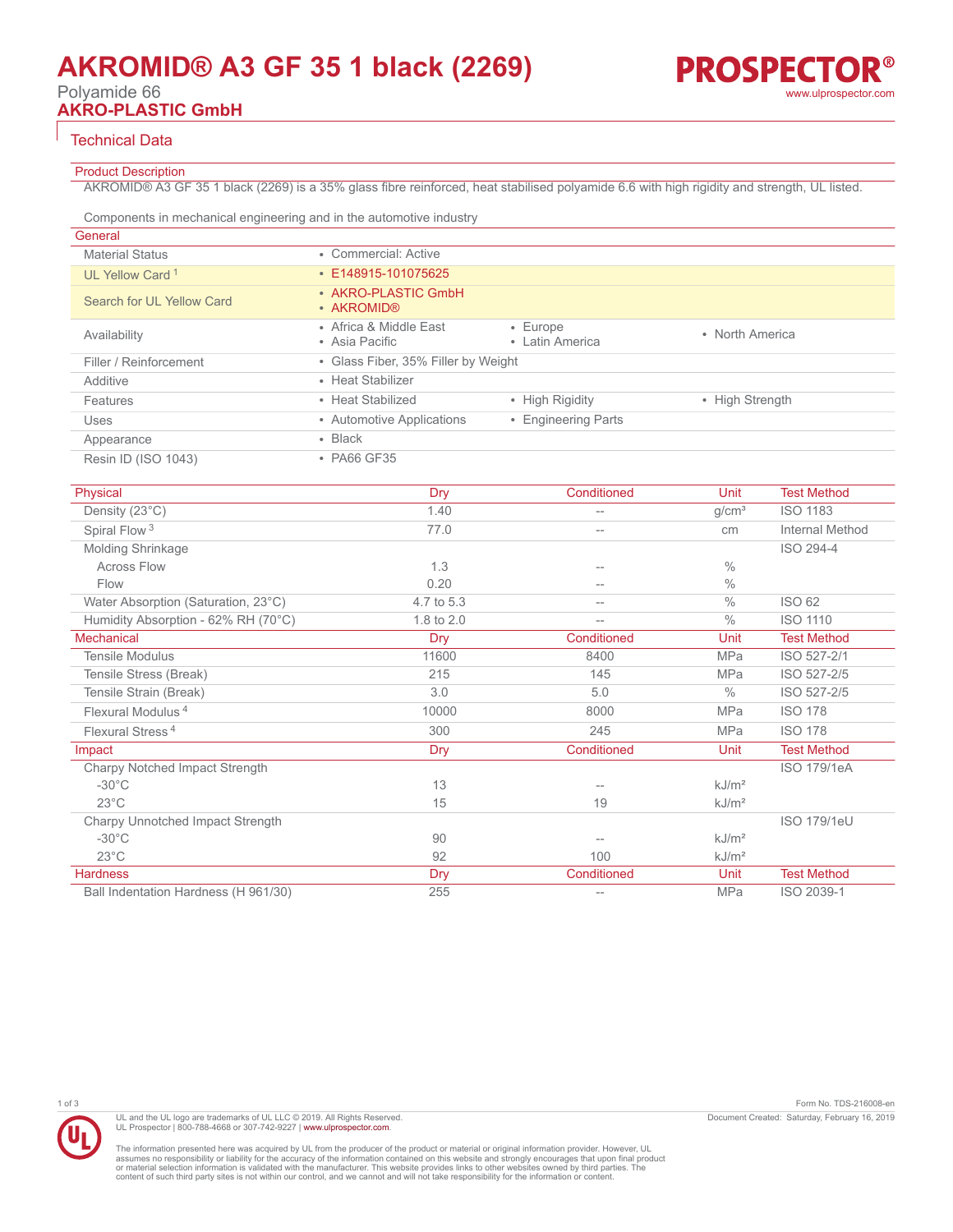## **AKROMID® A3 GF 35 1 black (2269)**

# Polyamide 66



| <b>Thermal</b>                          | Dry         | Conditioned | Unit                                      | <b>Test Method</b>    |
|-----------------------------------------|-------------|-------------|-------------------------------------------|-----------------------|
| <b>Heat Deflection Temperature</b>      |             |             |                                           |                       |
| 0.45 MPa, Unannealed                    | 260         |             | $^{\circ}$ C                              | <b>ISO 75-2/B</b>     |
| 1.8 MPa, Unannealed                     | 255         |             | $^{\circ}$ C                              | <b>ISO 75-2/A</b>     |
| 8.0 MPa, Unannealed                     | 220         | --          | $^{\circ}$ C                              | <b>ISO 75-2/C</b>     |
| Melting Temperature <sup>5</sup>        | 262         | $-$         | $^{\circ}$ C                              | <b>DIN EN 11357-1</b> |
| <b>CLTE</b>                             |             |             |                                           | ISO 11359-2           |
| Flow: 23 to $80^{\circ}$ C              | $1.9E - 5$  | $-$         | $cm/cm$ <sup>o</sup> $C$                  |                       |
| Transverse: 23 to 80°C                  | $8.4E - 5$  |             | $cm/cm$ <sup><math>\degree</math></sup> C |                       |
| Temperature Index                       |             |             |                                           | IEC 60216             |
| 50% Loss of Tensile Strength, 20000 hr  | 130 to 150  |             | $^{\circ}$ C                              |                       |
| 50% Loss of Tensile Strength, 5000 hr   | 160 to 175  |             | $^{\circ}$ C                              |                       |
| Electrical                              | Dry         | Conditioned | Unit                                      | <b>Test Method</b>    |
| <b>Surface Resistivity</b>              | $1.0E + 12$ | $1.0E + 10$ | ohms                                      | <b>IEC 60093</b>      |
| <b>Volume Resistivity</b>               | $1.0E + 13$ | $1.0E + 10$ | ohms∙cm                                   | <b>IEC 60093</b>      |
| Comparative Tracking Index (Solution A) | 600         | $--$        | $\vee$                                    | <b>IEC 60112</b>      |
| Flammability                            | Dry         | Conditioned | Unit                                      | <b>Test Method</b>    |
| Burning Rate $6(1.00 \text{ mm})$       | < 100       | --          | mm/min                                    | <b>FMVSS 302</b>      |
| Flame Rating (0.8 mm)                   | <b>HB</b>   | --          |                                           | <b>UL 94</b>          |
| Glow Wire Flammability Index (1.6 mm)   | 650         | $-$         | $^{\circ}$ C                              | IEC 60695-2-12        |
| <b>Additional Information</b>           | Dry         | Conditioned | Unit                                      | <b>Test Method</b>    |
| <b>Reinforcement Content</b>            | 35          | $-$         | $\frac{0}{0}$                             | <b>ISO 1172</b>       |

#### **Notes**

<sup>1</sup> A UL Yellow Card contains UL-verified flammability and electrical characteristics. UL Prospector continually works to link Yellow Cards to individual plastic materials in Prospector, however this list may not include all of the appropriate links. It is important that you verify the association between these Yellow Cards and the plastic material found in Prospector. For a complete listing of Yellow Cards, visit the UL Yellow Card Search.

 $2$  Typical properties: these are not to be construed as specifications.

<sup>3</sup> cross section of flow spiral: 7 mm x 3.5 mm

4 2.0 mm/min

5 10°C/min

 $6 > 1$  mm



UL and the UL logo are trademarks of UL LLC © 2019. All Rights Reserved. UL Prospector | 800-788-4668 or 307-742-9227 | [www.ulprospector.com](http://www.ulprospector.com).

The information presented here was acquired by UL from the producer of the product or material or original information provider. However, UL<br>assumes no responsibility or liability for the accuracy of the information contai